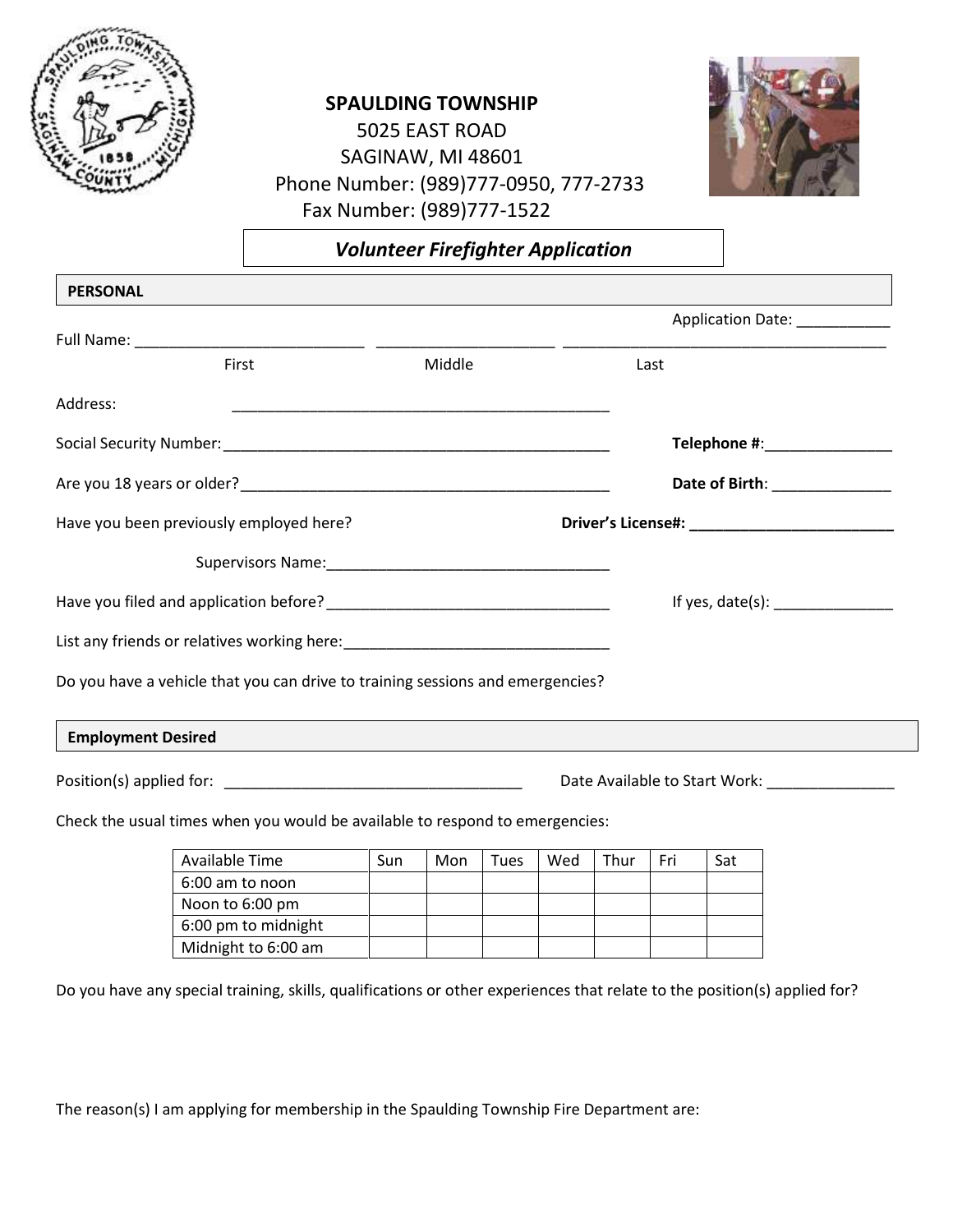After reviewing the job description of a volunteer firefighter, do you know of any reason why you could not perform the work?

*Employers must make accommodations to disabled applicants and employees where the accommodation does not impose an undue hardship on the employer. Under Michigan law only, disabled employees and applicants may request an accommodation of their disability by notifying the employer in writing of the need for accommodation within 182 days of the date the disabled individual knows or should know that an accommodation is needed. This requirement does not apply to an individual's right under the Americans with Disabilities Act. Failure to properly notify the employer may preclude any claim that the employer failed to accommodate the disabled individual.*

|   | References (Do not include relatives or former employers) |                           |              |            |  |  |  |
|---|-----------------------------------------------------------|---------------------------|--------------|------------|--|--|--|
|   | Name                                                      | Address                   | Phone Number | Years      |  |  |  |
|   |                                                           | (Street, city, state, zip |              | Acquainted |  |  |  |
|   |                                                           |                           |              |            |  |  |  |
| 2 |                                                           |                           |              |            |  |  |  |
| 3 |                                                           |                           |              |            |  |  |  |

## **Experience**

| <b>Education</b> | High School | Vocational | College | <b>Advanced Education</b> |
|------------------|-------------|------------|---------|---------------------------|
| School           |             |            |         |                           |
| City/State       |             |            |         |                           |
| Degree/Area      |             |            |         |                           |

| <b>Military</b>                           | <b>Branch</b> | Highest Rank                  | Dates | Assignment |  |  |
|-------------------------------------------|---------------|-------------------------------|-------|------------|--|--|
| None                                      |               |                               |       |            |  |  |
| List special/technical training received: |               |                               |       |            |  |  |
| Are you in the reserves?                  |               | If yes, date obligation ends: |       |            |  |  |

| <b>Fire/Rescue</b> | Fire<br>Department • | City/State | .<br>Rank<br>Highest | Assignment |
|--------------------|----------------------|------------|----------------------|------------|
| None               |                      |            |                      |            |

| <b>EMS</b> | Department | City/State | Position  |            |               |           |
|------------|------------|------------|-----------|------------|---------------|-----------|
|            |            |            | First     | <b>EMT</b> | <b>EMT-IV</b> | Paramedic |
| one        |            |            | Responder |            |               |           |
|            |            |            |           |            |               |           |